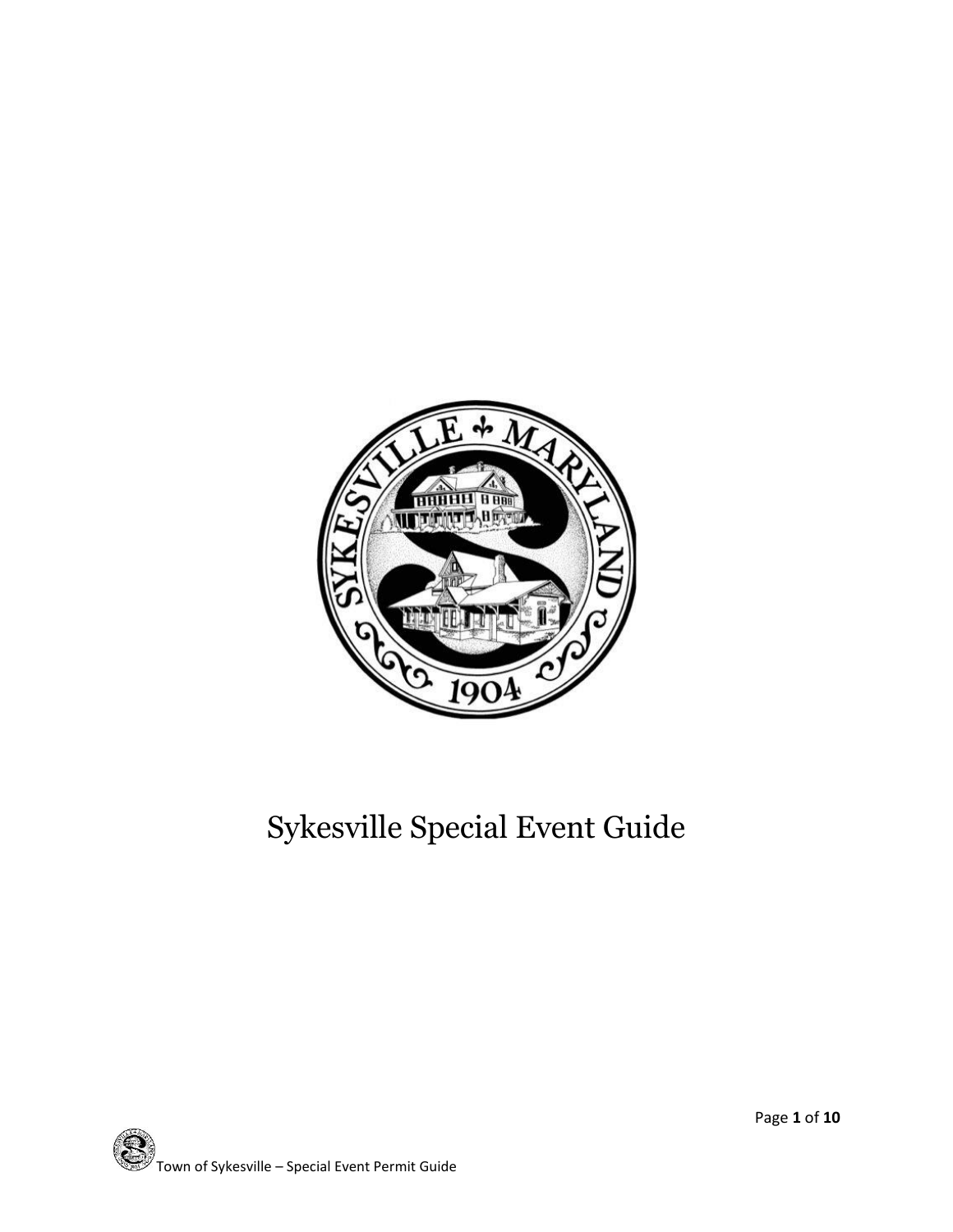# **Plan A Successful Event**

New, recurring, public, and private events must complete and submit a special events application if they meet the criteria set forth in the guidelines.

### **Step 1: Do I need a Special Event Permit?**

Special event permits may be a requirement to both public and private property given certain circumstances. The simplified depiction below will help you know if you need a permit. Please call the Town Offices at 410-795-6390 if you are still unsure or need additional assistance.



\*Exemptions:

 Town Sponsored Events (events solely planned, administered, coordinated, held by, and paid for by the Town) and funeral processions.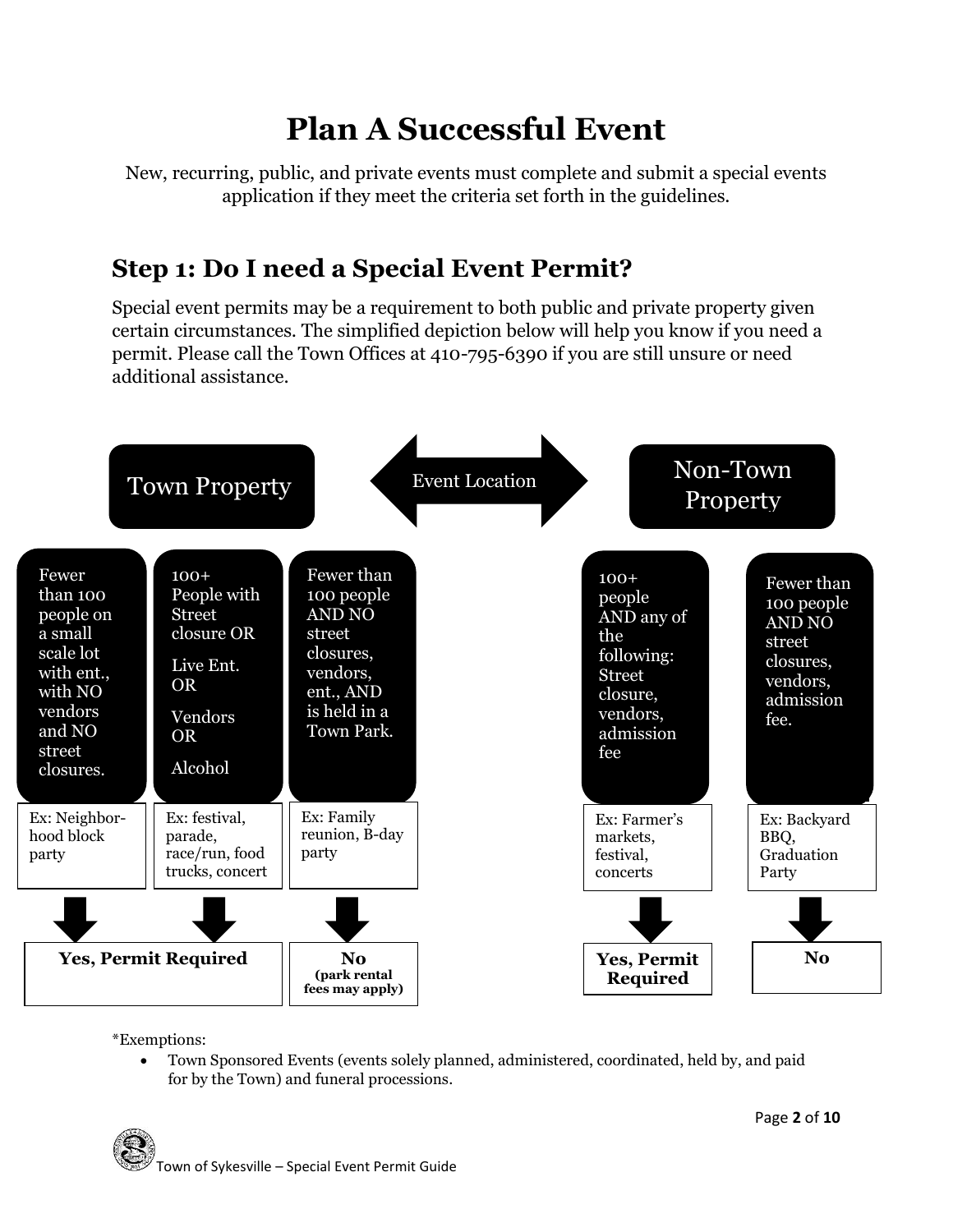## **Step 2: Submit Application**

Applications may be obtained [online](http://www.townofsykesville.org/2202/Town-Forms) or in person at the Town House or Sykesville Police Department.

> 7547 Main Street Sykesville, MD 21784 410-795-6390

Return your application to the Town House, Jana Antrobus Executive Assistant. **Please be mindful that acceptance of your application does not indicate final approval or confirmation of your request, nor does it exempt you from other required application and reservation procedures.**

#### **Submission Date and Fees**

| <b>Submission Date</b>  | <b>Permit Fee</b> | <b>Security Deposit</b> |
|-------------------------|-------------------|-------------------------|
| 90 Days Before<br>Event | \$0.00            | \$500 Refundable        |

 Deposits are held until after event to cover any damage to Town property or forced overtime for Police and Public Works. (If event runs longer than approved)

#### **Other Fees**

Dependent upon the scale and characteristics of your event, you may incur fees for the use of Town Parks and facilities, as well as equipment rental, staffing, necessary security for your event, and event insurance. (Fee sheet will be provided to applicant)

# **Step Three: Permit Application Review**

After submitting a completed application to the Town of Sykesville, your application will be reviewed internally by all relevant departments for feedback. Applicants will receive feedback on their proposed events within three weeks (21 days) of submittal. Incomplete applications will be returned without review.

## **Step Four: Permit Application/Denial Notification Meeting**

Final decision of the permit will be made after all issues identified during the permit application review have been remedied by the applicant. All necessary departments must sign the application signature page for a final approval.

A meeting will be held between the Town's Special Event Review Committee and the Applicant to discuss the conditions of approval or reasons for denial. If conditions of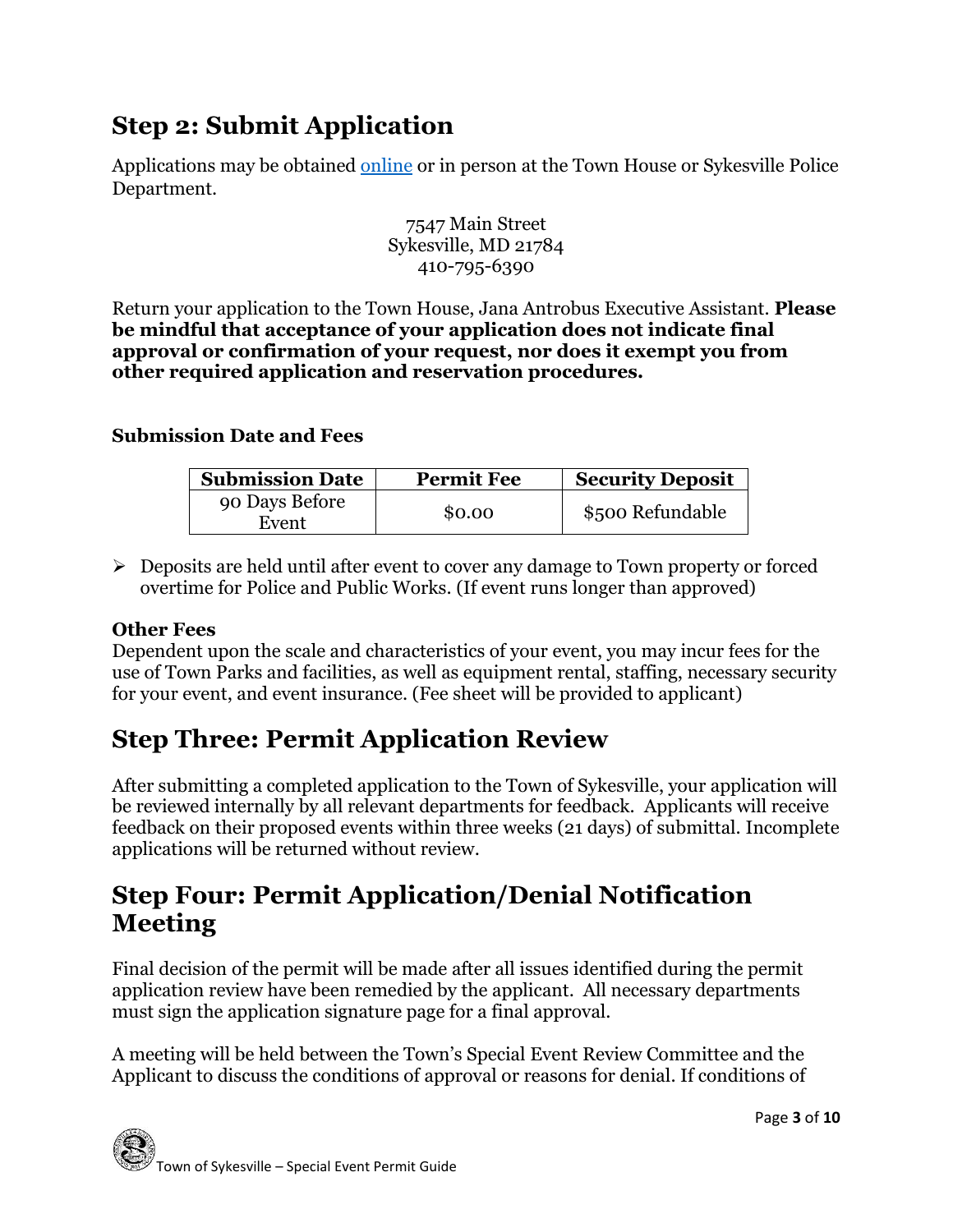approval present a hardship, the Town will work with the applicant to find a reasonable solution.

Revocation/Cancelation of a Special Event Permit (prior to event) A permit may be revoked upon consultation with the appropriate public safety forces when the health or safety of the public is threatened by an emergency, disorder or other unforeseen conditions that have arisen. Permits may also be revoked for failure to comply with approval conditions or site walk-thru.

Revocation of a Special Event Permit (during the event)

A permit may be revoked during an event if determined by safety officials on-site and or with the Town Manager or her designee.

# **Step Five: Advertising Your Event**

All advertisements for events must include: No Pets Allowed at Events.

# **Step Six: Event Site Walk Through**

Once final approval has been given, a final walk-thru of the event site is required with the Town (varying departments) and the applicant (and event day contact, if different than applicant). Walk-thru must take place at least 10 days prior to the event. If a walkthru with all necessary parties does not take place at least 10 days prior to the event date, approval will be rescinded.

# **Step Seven: Event Date**

The applicant is responsible for making sure the event day contact has his/her phone on them at all times in the event they need to be reached by the Town's event representative.

No pets are allowed at events on Town Property per Town Ordinance 301, Chapter 51, article II. If requesting a waiver, the event organizer must submit plans specifying how the public will be protected from the animals.

Event signs are not allowed on Town Property including along Town roads.

Enjoy and have fun!

# **Grievance Process**

In the event an application is denied, applicants may file a grievance, in writing, to the Town Manager. The Grievance Committee, comprised of the Mayor and Council President, will meet with the applicant and provide a final decision.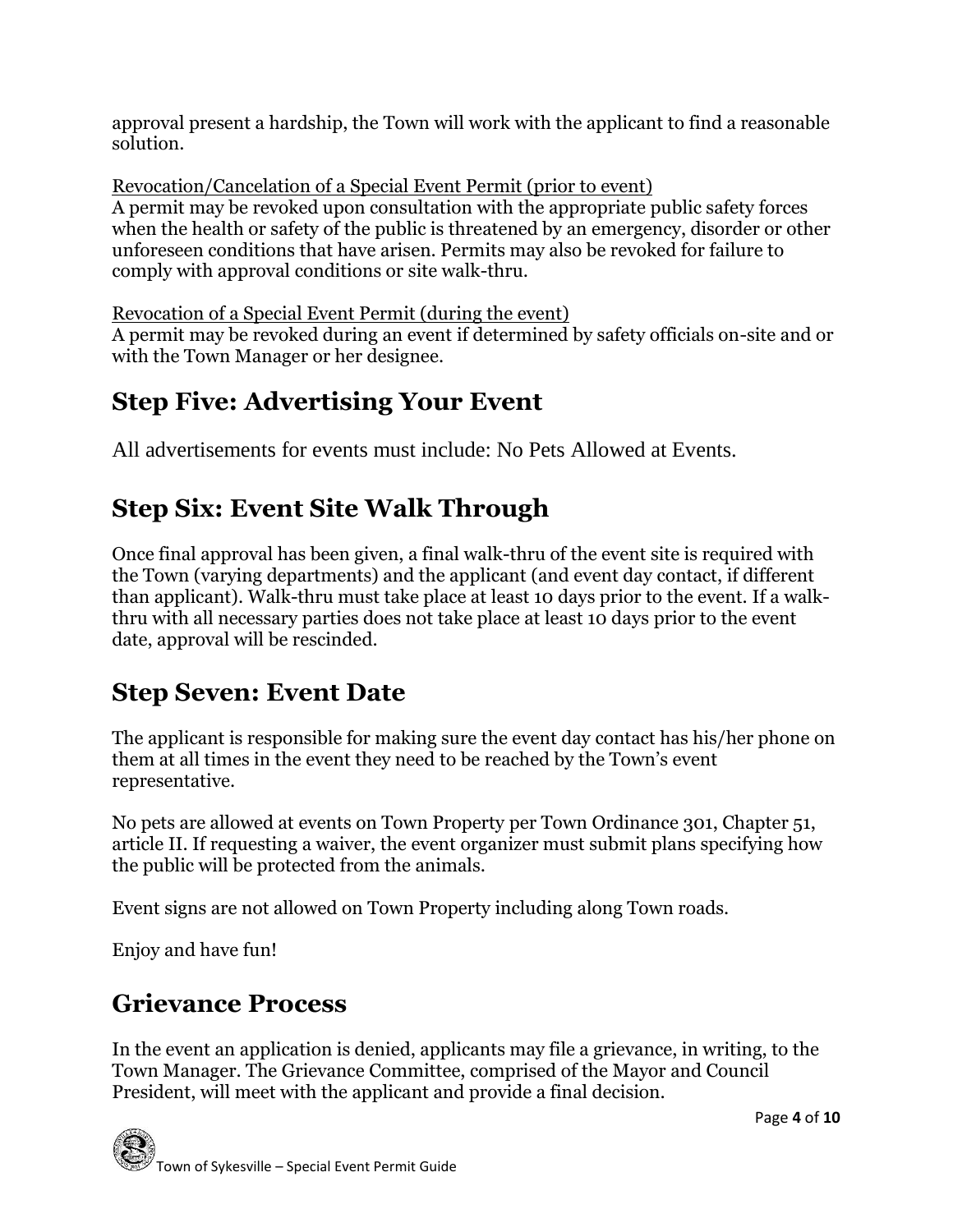

**Town of Sykesville 7547 Main Street Sykesville, MD 21784 410-795-8959**

### **Special Event Permit Application**

The Town of Sykesville recognizes that community events serve an important role in Sykesville, including building a sense of community, expressing the Town's cultural and artistic diversity, as well as entertaining and education. As the number and size of events grow, it is necessary to provide individuals and event organizers with a consistent process to better coordinate efforts related to event management and support.

Town staff can assist you with the coordination of your event, obtaining necessary forms and provide information that will help event organizers prepare more effectively and present a successful event.

**Event organizers must submit a completed application 90 days prior to the event.** Note some special event activities may require additional permits with which Staff can assist.

An application to hold a special event **does not** constitute approval for the event nor issuance of a permit. It merely provides information necessary to process and consider permit issuance. Final approval and permit issuance is conducted in coordination by Town Administration, the Police Department and Public Works.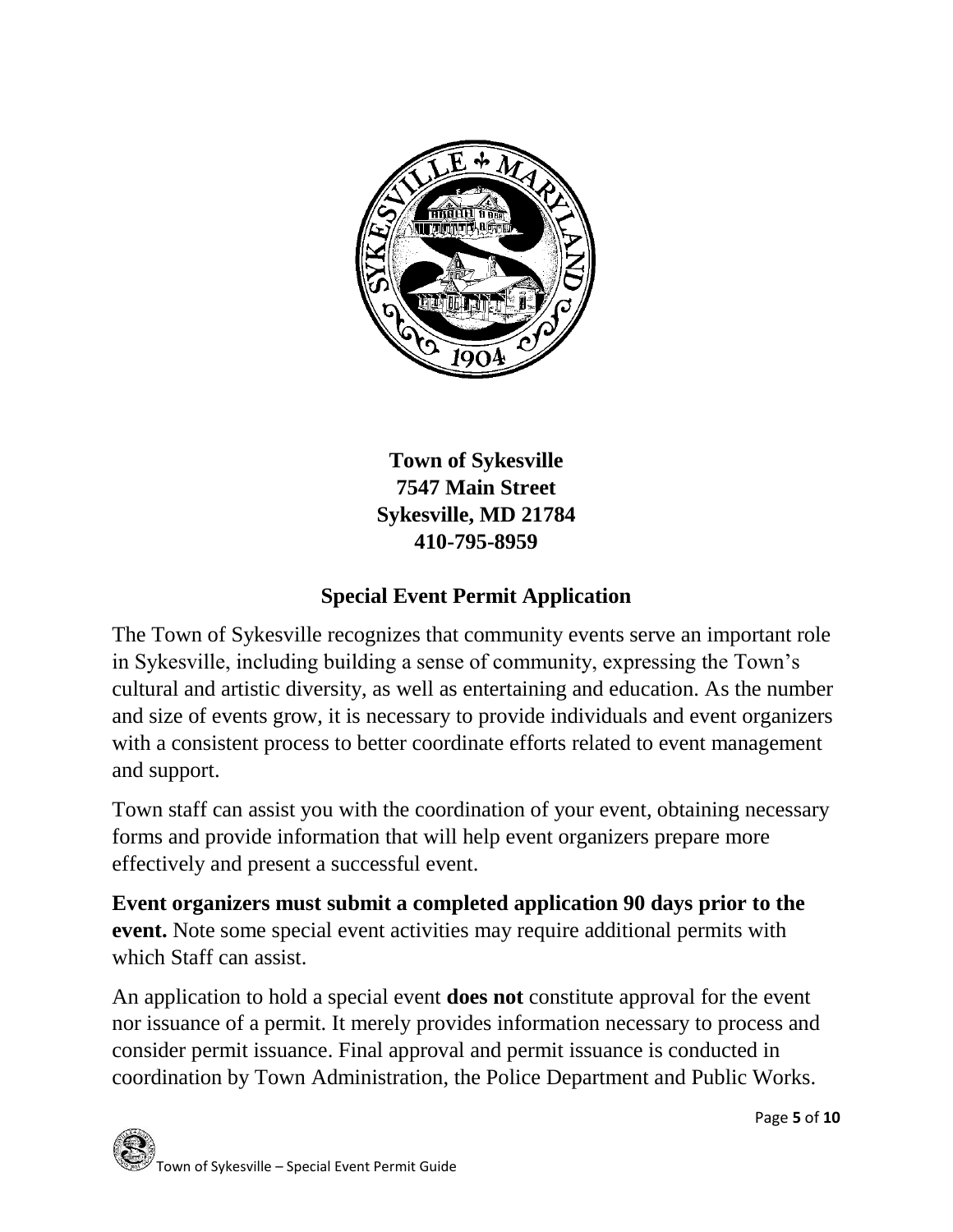### **General Event Information**

| <b>Event Organizer Information:</b>        |                                                                                             |  |
|--------------------------------------------|---------------------------------------------------------------------------------------------|--|
|                                            |                                                                                             |  |
|                                            |                                                                                             |  |
|                                            |                                                                                             |  |
| Day of Event Contact:                      |                                                                                             |  |
|                                            |                                                                                             |  |
|                                            | Secondary Contact: ____________________________Cell #: _________________________            |  |
| <b>Event Information:</b>                  |                                                                                             |  |
| Approximate Number of Attendees: _________ |                                                                                             |  |
|                                            |                                                                                             |  |
|                                            | Will you have: $\square$ Food $\square$ Alcohol $\square$ Vendors $\square$ Amplified Sound |  |
|                                            | Indicate the setup, start, stop, and teardown times for event.                              |  |
| <b>Setup Time</b>                          |                                                                                             |  |
| <b>Start Time</b>                          |                                                                                             |  |
| <b>Event Stop Teardown Time</b>            |                                                                                             |  |

#### **NOTE:**

- Advertisement for events must include: No Pets Allowed at Events.
- Event signs are not allowed on Town Property including along Town roads.

Teardown Cleanup Complete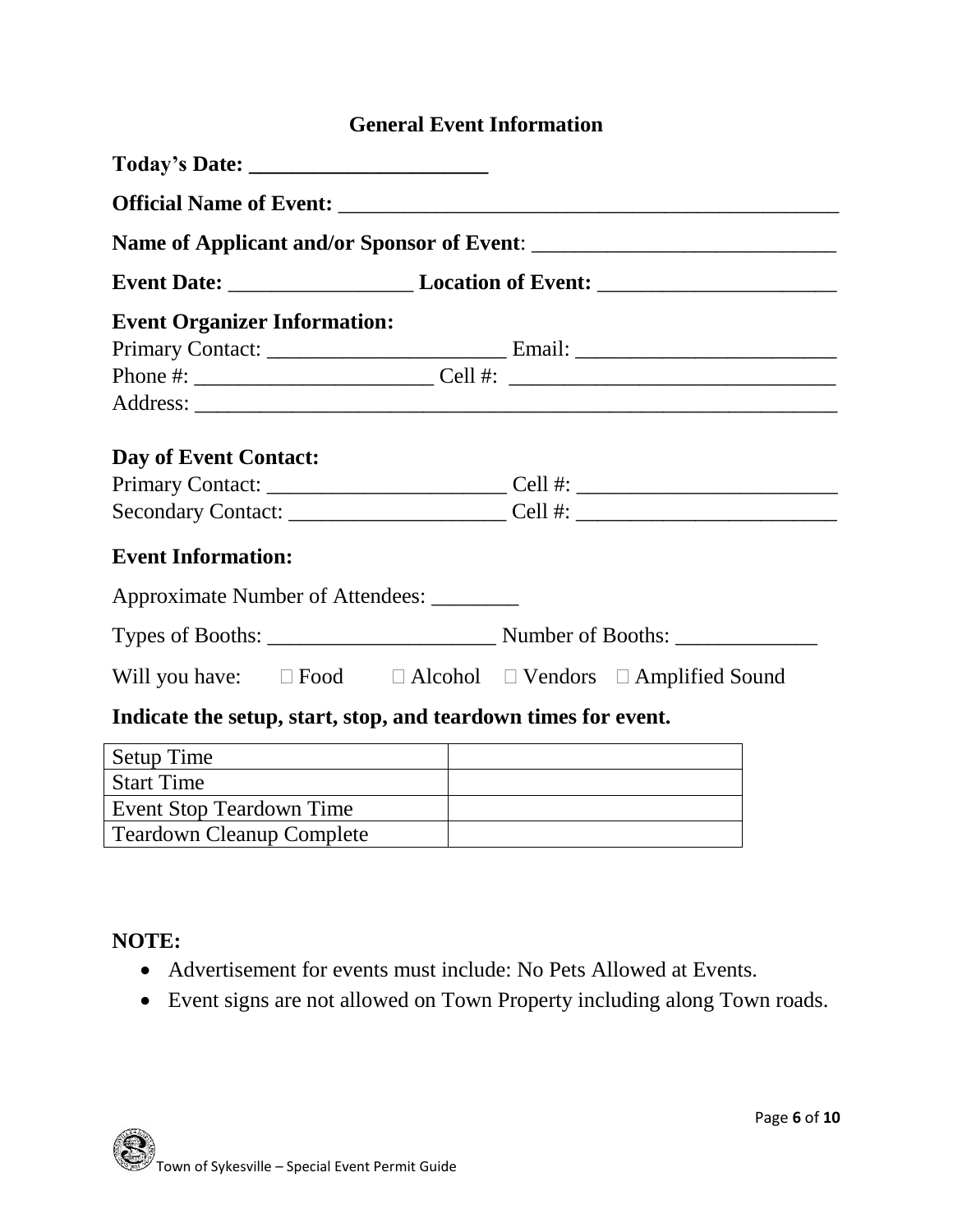Describe your event. Be sure to include the purpose of the event and other planned activities.

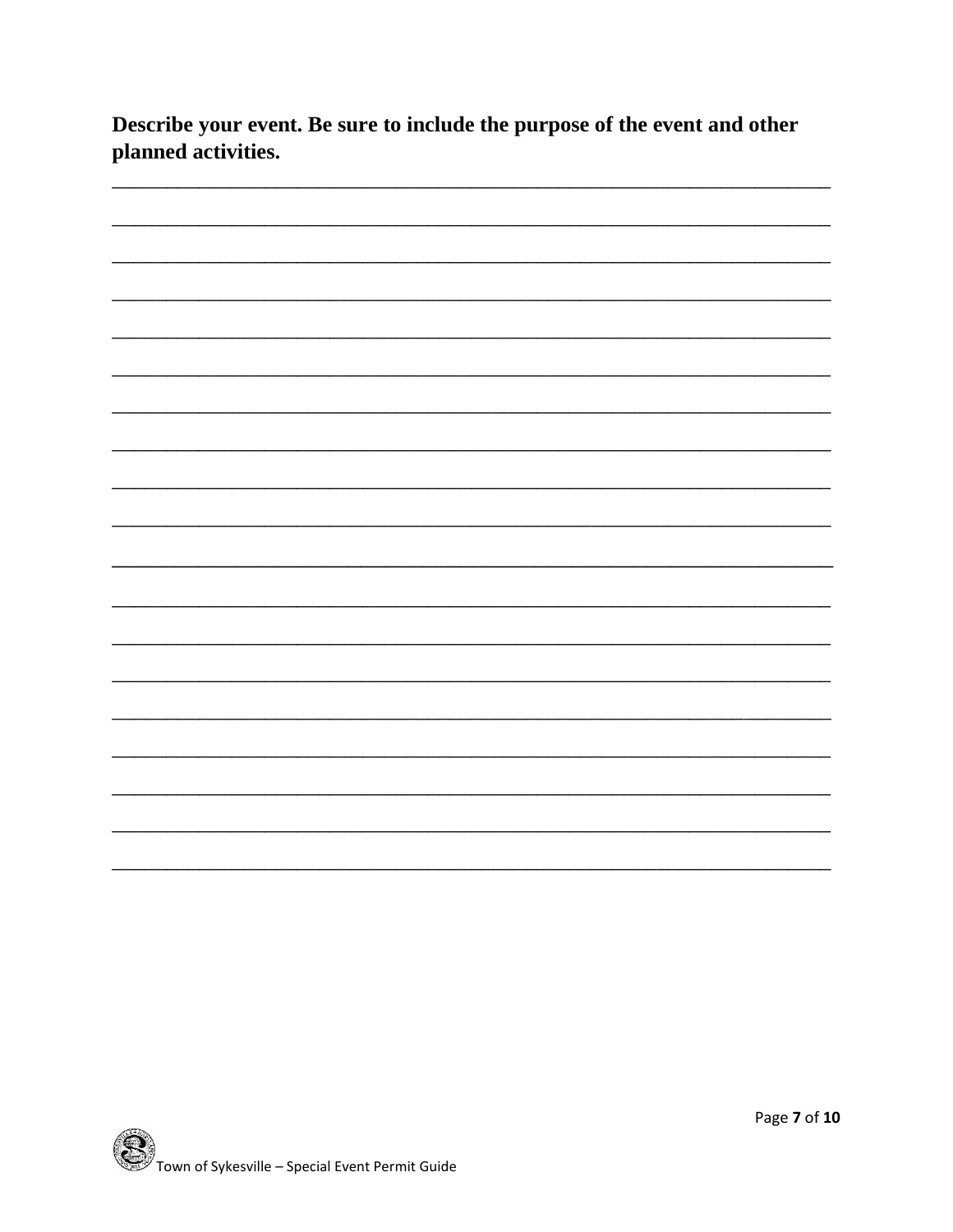### **Special Event Checklist**

### **Type of Event: Check all that Apply**

| Festival                           |
|------------------------------------|
| Carnival<br>$\Box$                 |
| □ Music Concert/Movie              |
| Parade                             |
| Run/Walk<br>$\Box$                 |
| <b>Block Party</b><br>$\Box$       |
| $\Box$ Fundraising Event<br>Cause: |
| Other                              |

### **Event Details: The Following are Requirements for Approval when Applicable**

| Close a Public Street/Road        | Submit a Street Closure Map. Main                   |
|-----------------------------------|-----------------------------------------------------|
| Main Street closures              | Street will require a MD State                      |
| restricted to weekends            | <b>Highway Administration Event</b>                 |
| $(Friday\, evening - Sunday)$ and | permit. The Police Department                       |
| Federal holiday weekdays only.    | will complete and submit the                        |
|                                   | permit.                                             |
| <b>Event Security</b>             | Police Department will assist to                    |
|                                   | determine adequate presence.                        |
| Alcohol                           | Liquor License if Applicable                        |
|                                   | Required for Use of Alcohol on Town                 |
|                                   | Property.                                           |
| Certificate of Insurance          | Include Town of Sykesville as an                    |
| minimum $$1,000,000$ policy       | additional insured.                                 |
| <b>Event Layout</b>               | Submit a map of planned events                      |
|                                   | including vendor, booth, parking and                |
|                                   | tent locations.                                     |
| <b>Amplified Sound</b>            | Limited between 10am and 10pm.<br>$D_{200}$ Q of 10 |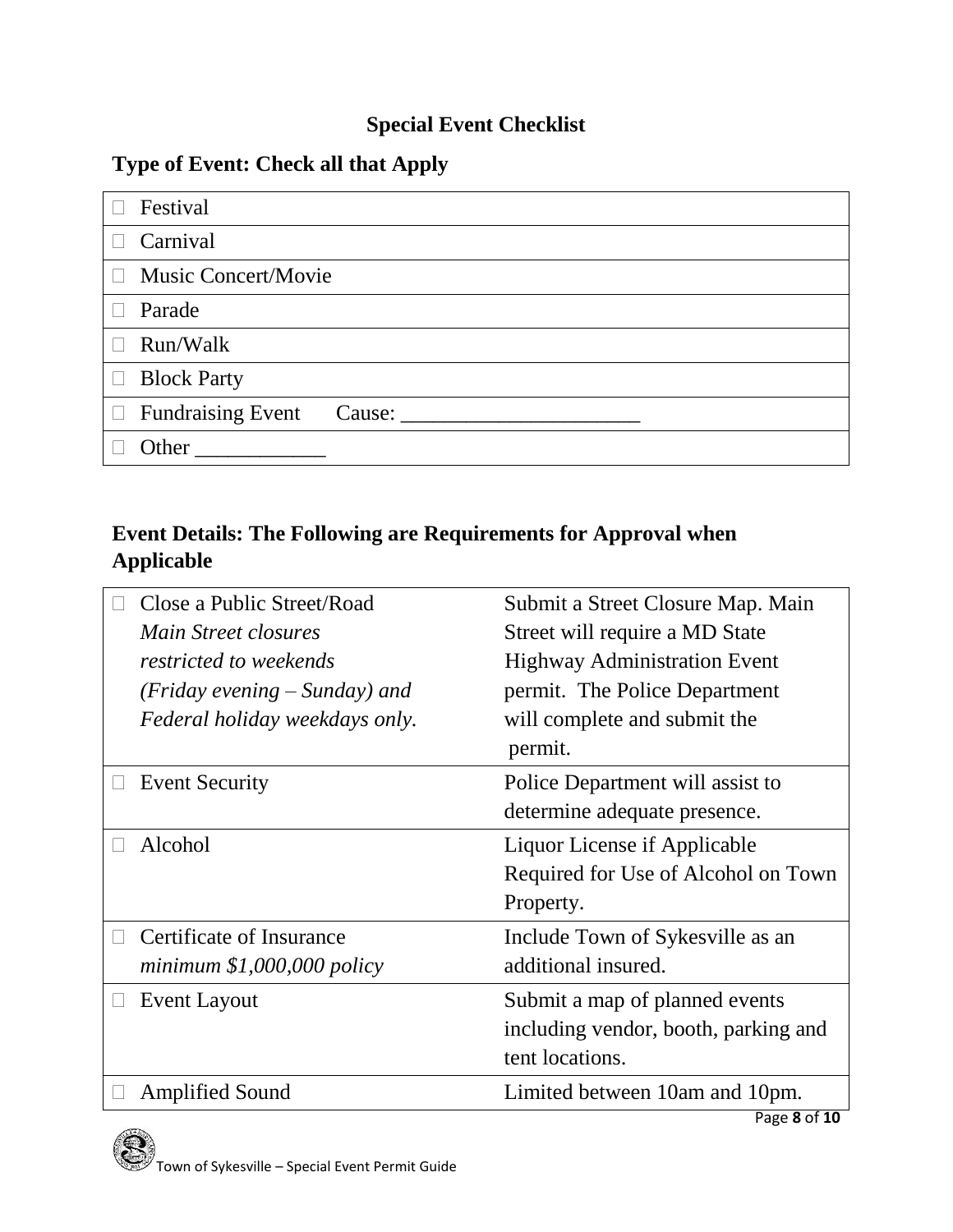| Parking/Shuttle            | Submit a Parking Plan and map.         |
|----------------------------|----------------------------------------|
| Tent or Canopy             | Submit a map detailing tent location   |
|                            | and plan for setup to keep tent        |
|                            | stationery. Contact Miss Utility if    |
|                            | applicable.                            |
| <b>Restroom Facilities</b> | Town Staff will inform applicant of    |
|                            | required number of facilities (must    |
|                            | provide proof of secured facilities 10 |
|                            | days prior to event).                  |
| Trash and Recycling        | Public Works will assist with          |
|                            | adequate number of receptacles and     |
|                            | locations. Fees to be determined.      |
| \$500 Deposit              | Deposits are held until after event to |
|                            | cover any damage to Town property      |
|                            | or forced overtime for Police and      |
|                            | Public Works. (If event runs longer    |
|                            | than approved.)                        |